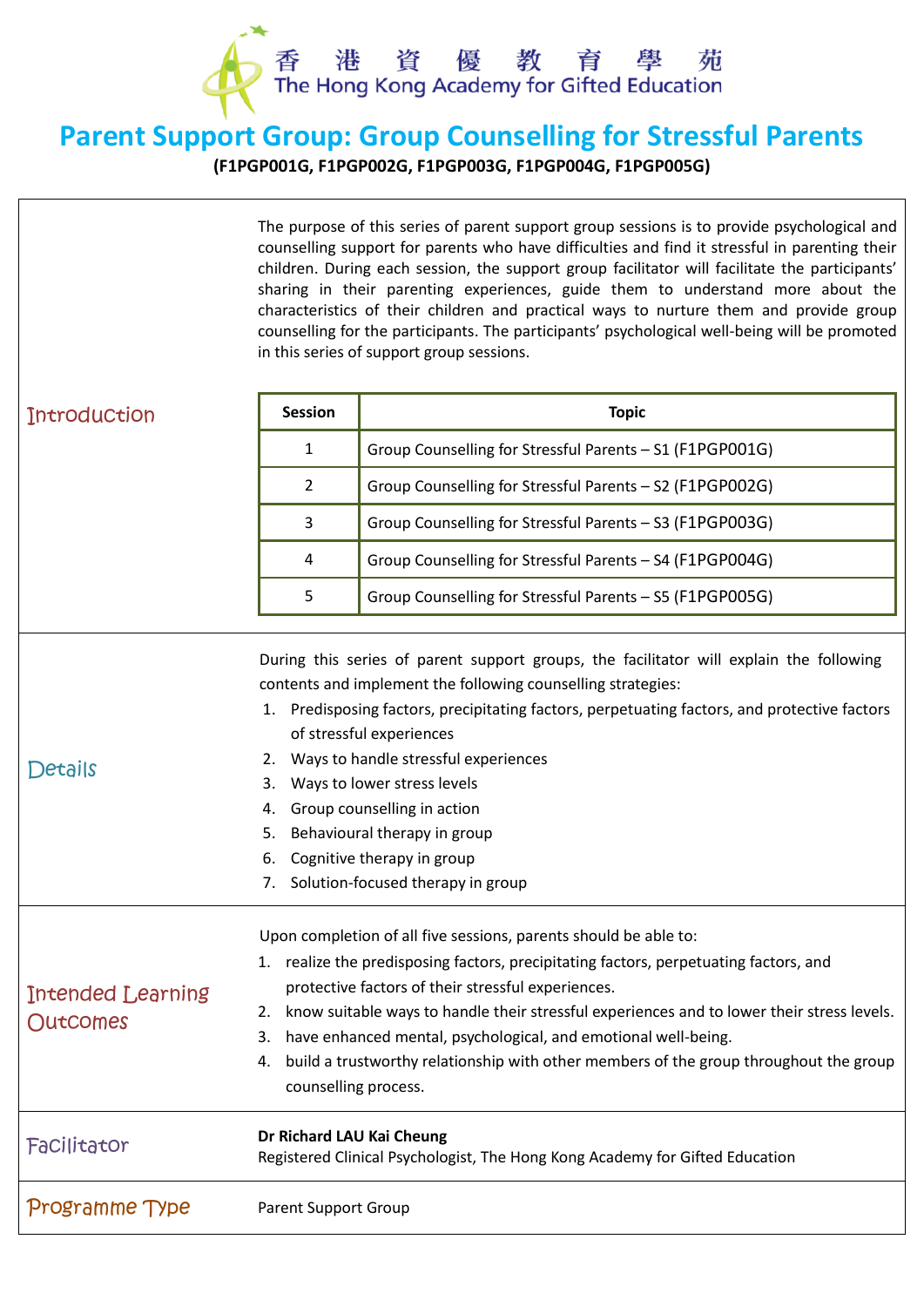| Schedule                        | <b>Session</b>                                                                                                                                                                                                                                                                                                                                                                                                                                                                                                                                                                             | Date                        | <b>Time</b>     | Venue                                         |  |
|---------------------------------|--------------------------------------------------------------------------------------------------------------------------------------------------------------------------------------------------------------------------------------------------------------------------------------------------------------------------------------------------------------------------------------------------------------------------------------------------------------------------------------------------------------------------------------------------------------------------------------------|-----------------------------|-----------------|-----------------------------------------------|--|
|                                 | $\mathbf{1}$                                                                                                                                                                                                                                                                                                                                                                                                                                                                                                                                                                               | 7 October 2021 (Thursday)   | 6:30 pm-8:30 pm | Room 204, HKAGE                               |  |
|                                 | $\overline{2}$                                                                                                                                                                                                                                                                                                                                                                                                                                                                                                                                                                             | 20 January 2022 (Thursday)  |                 | Cancelled                                     |  |
|                                 | 3                                                                                                                                                                                                                                                                                                                                                                                                                                                                                                                                                                                          | 10 February 2022 (Thursday) |                 | <b>Online Zoom Meeting</b>                    |  |
|                                 | 4                                                                                                                                                                                                                                                                                                                                                                                                                                                                                                                                                                                          | 7 April 2022 (Thursday)     |                 | <b>Online Zoom Meeting</b>                    |  |
|                                 | 5                                                                                                                                                                                                                                                                                                                                                                                                                                                                                                                                                                                          | 9 June 2022 (Thursday)      |                 | Room 204, HKAGE<br><b>Online Zoom Meeting</b> |  |
| <b>Target Group</b>             | Parents of Gifted Children in Upper Primary School (Only for parents of HKAGE student<br>members)                                                                                                                                                                                                                                                                                                                                                                                                                                                                                          |                             |                 |                                               |  |
| <b>Capacity</b>                 | 12                                                                                                                                                                                                                                                                                                                                                                                                                                                                                                                                                                                         |                             |                 |                                               |  |
| Medium of<br><b>Instruction</b> | Cantonese                                                                                                                                                                                                                                                                                                                                                                                                                                                                                                                                                                                  |                             |                 |                                               |  |
| <b>Administrative Fee</b>       | Nil                                                                                                                                                                                                                                                                                                                                                                                                                                                                                                                                                                                        |                             |                 |                                               |  |
| Registration<br>Information     | Parents should apply through the online registration system on our website:<br>1st session: https://hkage.org.hk/b5/parent/Registration/courses/courseLogon.php?pid=539<br>2 <sup>nd</sup> session:https://hkage.org.hk/b5/parent/Registration/courses/courseLogon.php?pid=540<br>3rd session: https://hkage.org.hk/b5/parent/Registration/courses/courseLogon.php?pid=541<br>4 <sup>th</sup> session: https://hkage.org.hk/b5/parent/Registration/courses/courseLogon.php?pid=542<br>5 <sup>th</sup> session: https://hkage.org.hk/b5/parent/Registration/courses/courseLogon.php?pid=543 |                             |                 |                                               |  |
| Registration<br>Deadlines       | 1st session: online registration starts on 10 Sept 2021 (Thurs) 12:00 noon. The deadline for<br>registration is on 30 Sept 2021 (Thurs) 12:00 noon.                                                                                                                                                                                                                                                                                                                                                                                                                                        |                             |                 |                                               |  |
|                                 | 2 <sup>nd</sup> session: online registration starts on 13 December 2021 (Mon) 12:00 noon. The<br>deadline for registration is on 13 January 2022 (Thurs) 12:00 noon.                                                                                                                                                                                                                                                                                                                                                                                                                       |                             |                 |                                               |  |
|                                 | 3rd session: online registration starts on 6 January 2022 (Thurs) 12:00 noon. The deadline<br>for registration is on 3 February 2022 (Thurs) 12:00 noon.                                                                                                                                                                                                                                                                                                                                                                                                                                   |                             |                 |                                               |  |
|                                 | 4 <sup>th</sup> session: online registration starts on 3 March 2022 (Thurs) 12:00 noon. The deadline for<br>registration is on 31 March 2022 (Thurs) 12:00 noon.                                                                                                                                                                                                                                                                                                                                                                                                                           |                             |                 |                                               |  |
|                                 | 5 <sup>th</sup> session: online registration starts on 5 May 2021 (Thurs) 12:00 noon. The deadline for<br>registration is on 2 June 2021 (Thurs) 12:00 noon.                                                                                                                                                                                                                                                                                                                                                                                                                               |                             |                 |                                               |  |